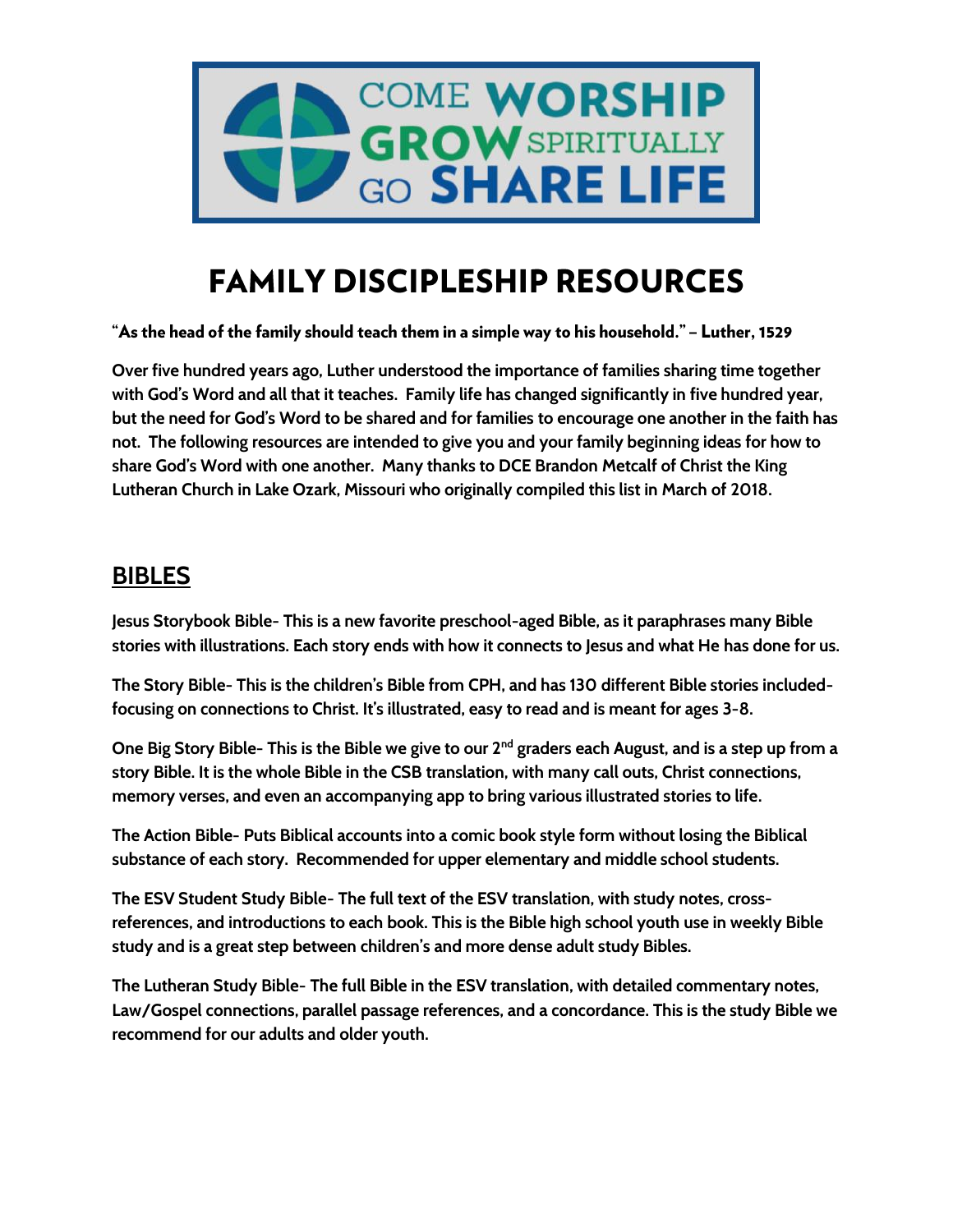#### **Family Discipleship Resources**

#### **A Note on Bible Translations:**

**A few years ago, the LCMS released an explanation about various Bible translations. Search online for "All those translations LCMS" to find the document.** 

**Some Bibles (like "The Message") are better described as paraphrases. This articles explains the difference between translation and paraphrase: [http://www.desiringgod.org/interviews/what-do](http://www.desiringgod.org/interviews/what-do-you-think-about-paraphrased-bible-translations)[you-think-about-paraphrased-bible-translations](http://www.desiringgod.org/interviews/what-do-you-think-about-paraphrased-bible-translations)**

## **DEVOTIONALS / BOOKS**

**Luther's Small Catechism- There's a good reason why this has been the primary family devotional book for Lutherans for hundreds of years- it explains the basics of the Christian faith in an easily understandable way. 7 th and 8th graders at Our Shepherd each receive their own copy.** 

**Portals of Prayer- Short daily Lutheran devotional available in print or digital. The church does have some of these available every quarter, so check with the church office if you want a printed copy.** 

**Treasury of Daily Prayer- This is a pretty hefty book, but the daily devotions with Scripture, passages from the Lutheran confessions, prayer prompts, and more are well worth it. Also available in a cheaper electronic format via the "Pray Now" app from CPH.**

**Lutheran Service Book (LSB)- The hymnal we use at church is a great resource for any family, especially to help learn the words and tunes to hymns that we use in worship regularly. The hymnal has been referred throughout the history of the church as the "layman's theology book" and is a great way to teach the faith. Families can learn a "song of the month" together in a devotion time.**

**Jesus Calling- This is a very popular devotional book written by Sarah Young. It written as a paraphrase from God's perspective towards us as His children, based on a few Bible passages for each daily devotional (read the passages themselves if you're unsure about something in the paraphrase). There are multiple different books in the series, including one that is meant as a devotional for kids.**

**My First Hymnal- This takes the words and music for many of the most popular and easy to learn hymns from the LSB and puts them in an illustrated book to help kids learn the songs and the faith.**

**New Morning Mercies- Paul David Tripp's 365 day devotional offers a wonderful Gospel-centered thought and application for each day.**

**Sticky Faith- A very practical, research based book that is all about everyday ideas to build lasting faith in your kids, written by Dr. Kara Powell and Dr. Chap Clark.**

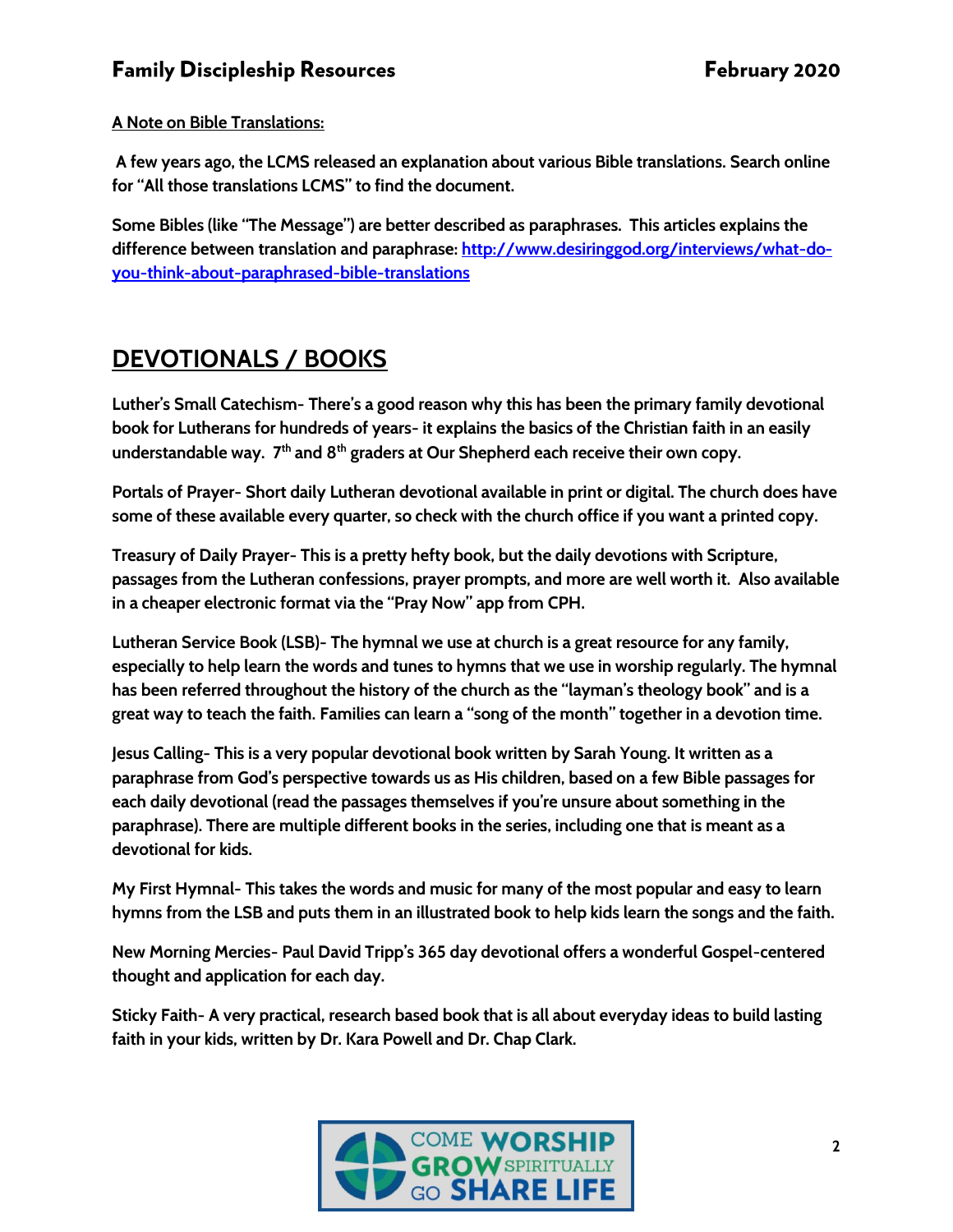**Box of Questions- Faith Edition- Like the title describes, this a box of discussion question cards produced by the Melissa & Doug Company that can spark good family discussion about faith topics.**

**The One Minute Bible for Students- A great way to start reading the Bible is to start small. This oneminute daily devotional does exactly that. Intended for middle school or high school students.**

**The Simple Truth Bible: Another one-minute daily devotion for middle or high school students. This daily devotional book from Group Publishing includes Scripture, prayer suggestions, pointers to help students journal, and indexes of Bible verses by topic.**

# **WEBSITES**

**LCMS.org- The Lutheran Church-Missouri Synod has a lot of good resources, FAQs, and theological papers on their website which are very helpful to further understand the Lutheran position on certain topics. They also have a "Locate a Church" search feature to find Lutheran churches across America. Also available as an app, this search feature is helpful when planning a vacation or finding a church during the college years.**

**BibleProject.com- a continually updating storehouse with hundreds of free animated videos, podcasts, study guides, blogs, and scholarly articles. Learn about various themes of the Scriptures, or learn about each book of the Bible individually. BibleProject helps people experience the Bible as a unified story that leads to Jesus; subscribing to their YouTube channel is highly recommended.**

**Theparentcue.org- A treasure trove of regularly updated information for parents about raising their kids in the faith, and also available via their app, The Parent Cue.**

**Commonsensemedia.org- A Christian guide to media, movies, apps, and more.** 

**Famtime.com- Includes quite a few paid resources as well as a monthly selection of free family faith activities.**

**ItStartsatHome.org- Tons of free family night activity ideas and other parenting tools, in addition to their videos available on RightNow Media.**

**Faith5.org- Faith5 is a simple 5 step practice to promote spiritual conversations in your home.**

**CPYU.org- The Center for Parent & Youth Understanding has a host of resources like articles, guides, blogs, and podcasts to help you "understand and reach today's youth culture."**

**Axis.org- Axis is perhaps the most up-to-date resources for understanding current teen culture, with some paid content as well as regularly available free resources.** 

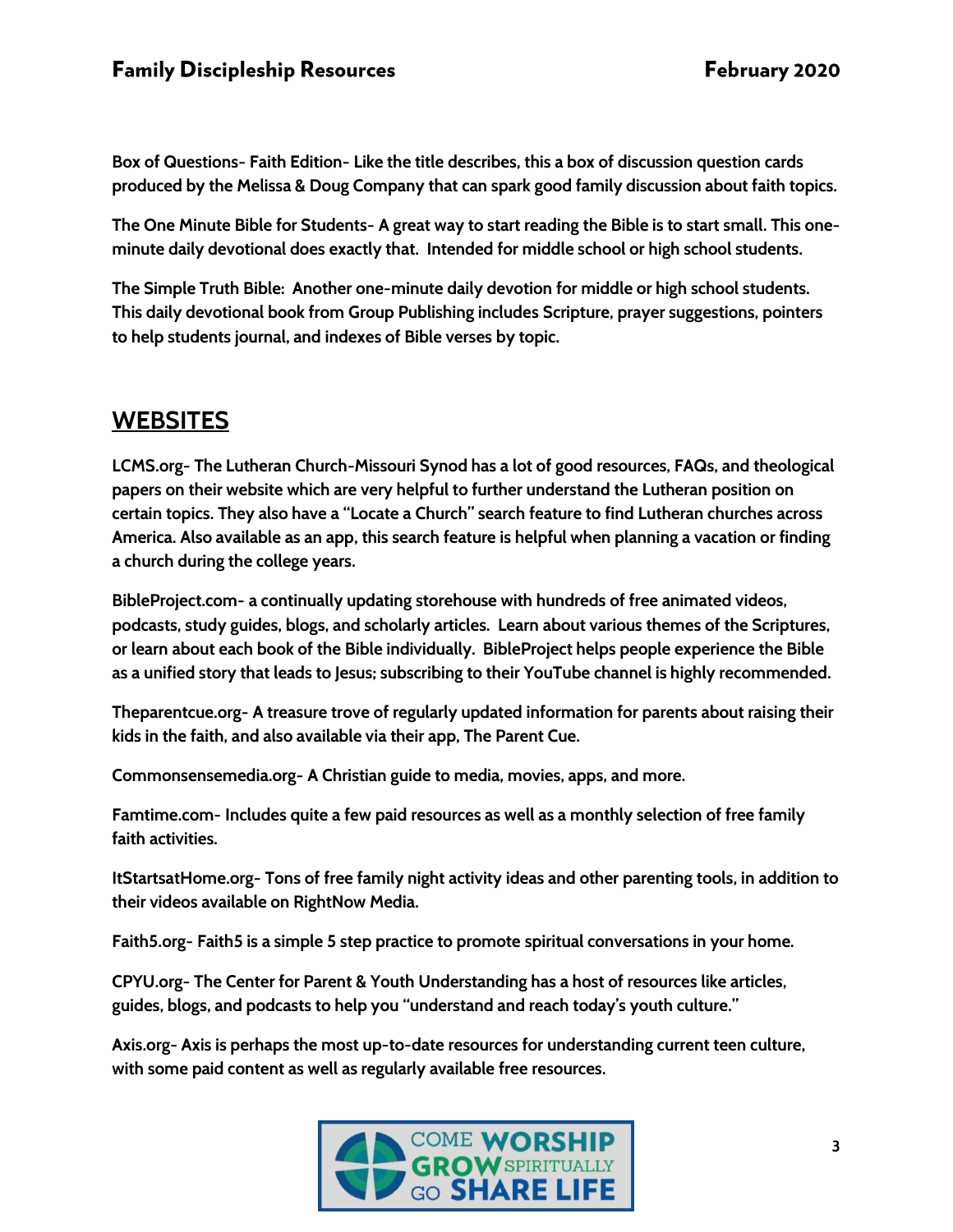#### **Family Discipleship Resources**

**Fulleryouthinstitute.org- The research group that led to the Sticky Faith book and ministry runs a website which takes research and puts some practical application to it.**

**Thesource4parents.com- This site has a whole host of articles, topical guides, discussions, and parenting curriculum as well as links to other Christian parenting websites.**

**HomeWord.com- The ministry homepage of Dr. Jim Burns and Doug Fields. They focus on parenting, marriage, and culture with free resources and some good books as well.**

**CPH's Everyday Faith Calendar- This free monthly calendar includes a daily Bible verse and reflection or activity for kids of any age. <https://blog.cph.org/serve/tag/everyday-faith-calendar>**

# **APPS**

**YouVersion Bible app – The number one app for reading the Bible. You can read almost any translation and download up to three translations for reading offline. Hundreds of Bible reading and devotional plans make this a great resource for couple and family devotions.**

**ESV Bible app- A great companion to the ESV Student Study Bible. This Bible app contains a powerful search engine for finding familiar verses, quickly connecting cross-references, and taking or reading study notes. Available for free, with more material available to those who purchase a print copy of the ESV Study Bible or ESV Student Study Bible.**

**Read Scripture app- A year-long Bible reading plan that includes BibleProject videos along the way to help readers visually explore daily readings. The app is very reader friendly, with no verse numbers or footnotes to distract from the flow of the message. The app tracks what you have and haven't read, so you can read to a scheduled plan or read at your own pace.**

**Parenting Today's Teens- This app hosts regular podcasts, articles, and blogs meant to equip parents to spiritually and practically lead their family.** 

**Lutheran Hour Ministries- Lutheran Hour Ministries has great daily devotionals and a lot of other great Lutheran resources. If you have a smart speaker, ask it to "play Daily Devotions from Lutheran Hour Ministries." You'll hear a new five minute devotion day. Many smart speakers can also make this kind of command part of a regular morning routine along with a weather report, news update, or personal calendar overview.** 

**Worldwide KFUO- KFUO is the radio station for the LCMS and hosts a wide variety of great programs from music to cultural and theological discussions that can be streamed at any time.**

**Luther's Small Catechism- FREE app from CPH so you can take the catechism with you on the go!**

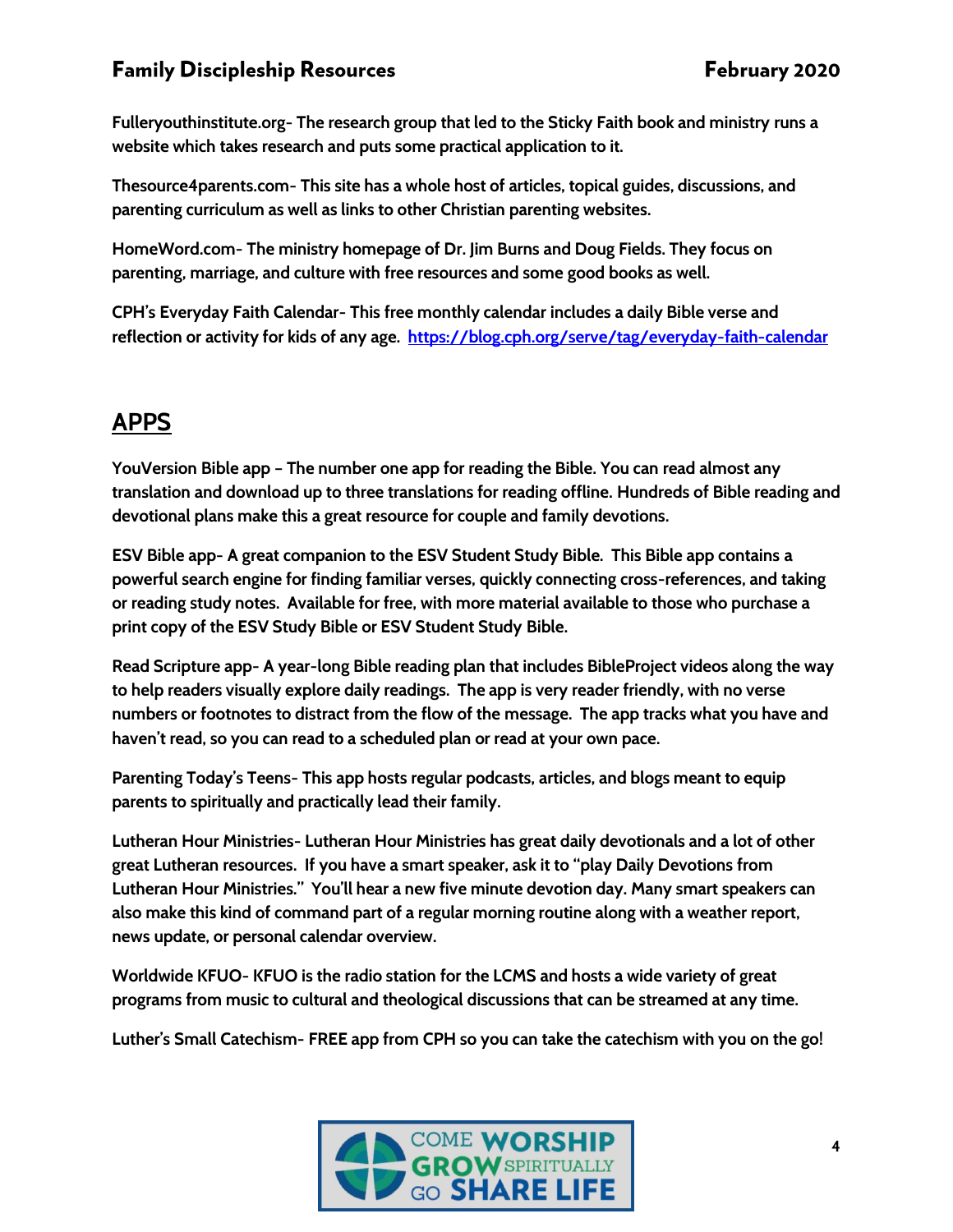# **REIMAGINING FAMILY DEVOTIONS**

**Family devotions are a vital way to connect family members to one another and to their Lord. Families with busy schedules often ask how a regular family devotion is possible. Perhaps if we broaden the definition and scope of what a family devotion is, then we can be more intentional about encouraging each other's faith. To that end, the following three categories can act as crucial parts of family devotions: Time, Moments, and Milestones.**

### **TIME**

**These are the stereotypical "gather the family all together" devotions that are centered on the Word, prayer, and fellowship within the family. These work well during family meals, car rides, bed time, or other times that you already have together as a family.** 

**A very successful option for many families is Sunday lunch/dinner, discussing what was taught in Bible class/worship that Sunday morning, prayer time about what's coming up that week for each member of the family, and fellowship around the meal. Other families read a devotional together and talk about it, pray and sing a favorite hymn before bedtime, use a storybook Bible, or watch a BibleProject or Our Shepherd Confirmation video together. With so many different ways to gather together in this way, try as many or as few options as it takes to find something that works for your family!**

**A Tip for Keeping Each Family Member Engaged: Use Sticky Notes to write down key Bible verses, good questions or statements made by individual family members, discussion topics, prayer requests, etc. Put these Sticky Notes somewhere visible in the house (fridge, mirrors, front door, etc.) where they will serve as reminders for the family of the devotions and also help each family member know that their voice matters in the discussion.**

*Scripture basis for Time as a devotional category:*

*Acts 2:42, Matthew 4:23, Deuteronomy 6:7, 1 Corinthians 11:3, and 1 Timothy 3:2-4*